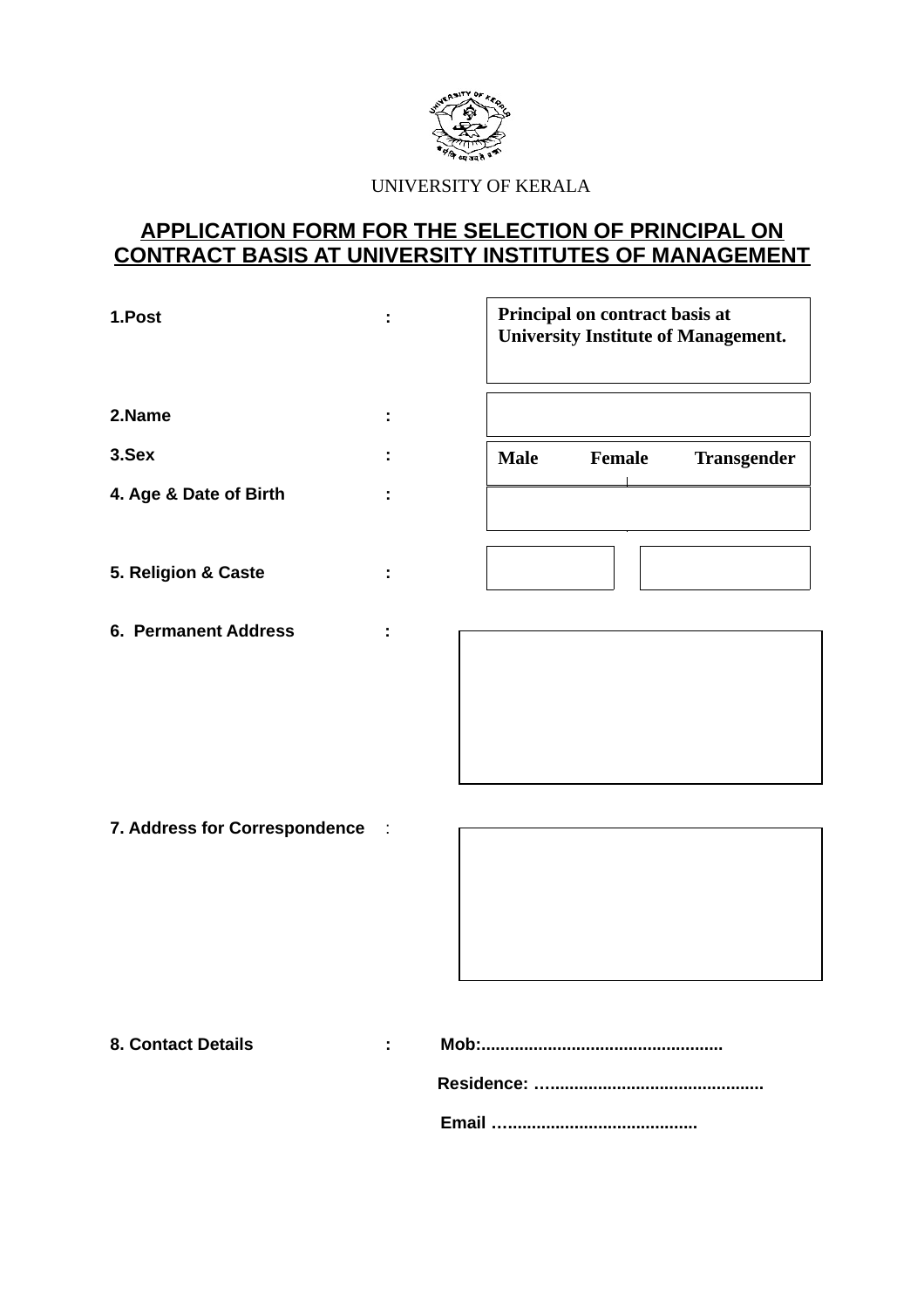### **9. Fee Remittance Details :**

**Receipt No. …................................ Date. ….................** 

**Amount. …....................................** 

### **10. Experience :**

| <b>Name of Institution</b> | <b>Designation</b> | <b>Period</b> |    |  |
|----------------------------|--------------------|---------------|----|--|
|                            |                    | From          | To |  |
|                            |                    |               |    |  |
|                            |                    |               |    |  |
|                            |                    |               |    |  |
|                            |                    |               |    |  |
|                            |                    |               |    |  |
|                            |                    |               |    |  |
|                            |                    |               |    |  |
|                            |                    |               |    |  |
|                            |                    |               |    |  |
|                            |                    |               |    |  |
|                            |                    |               |    |  |
|                            |                    |               |    |  |

### **Total Teaching /Research/ Industrial/Professional Experience \_\_\_\_\_\_\_\_\_\_\_\_**

## **11. Educational Qualifications :**

| <b>Course</b>              | <b>Matriculation</b> | <b>Plus Two</b> | <b>Degree</b> | P.G /Others | M.Phil. | Ph.D |
|----------------------------|----------------------|-----------------|---------------|-------------|---------|------|
| <b>School /College</b>     |                      |                 |               |             |         |      |
| <b>Board / University</b>  |                      |                 |               |             |         |      |
| <b>Branch</b>              |                      |                 |               |             |         |      |
| Year of passing            |                      |                 |               |             |         |      |
| <b>Percentage of Marks</b> |                      |                 |               |             |         |      |
| <b>Class / Division</b>    |                      |                 |               |             |         |      |

### **12. Have you Cleared the Eligibility Test (NET) ?** Yes **Yes** No  **(If Yes, give details)**

| ۰. |  |
|----|--|
|    |  |